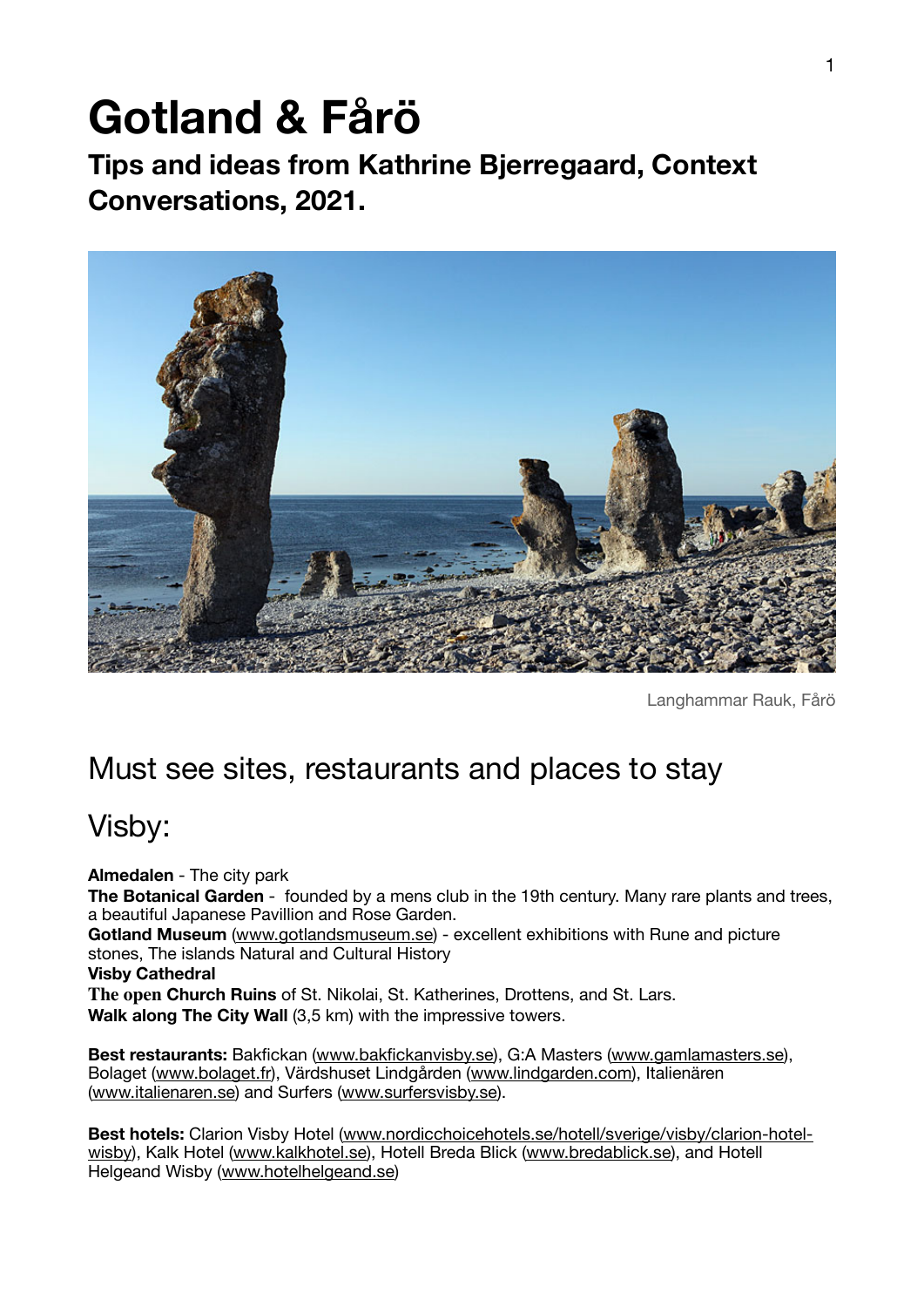

A typical street in Visby

### Southern Gotland:

**Kattlund Museum** - 13th century farmhouse with exhibitions, café and small shop. ([wwwkattlunds.se](http://wwwkattlunds.se))

**Grötlingbo Church -** It is called the Cathedral of the South and is one of the most impressive churches on the island with interior from the 12th century.

**Uggarde Rojr** - a burial mount from the bronze age ( 1000 BC)

**Hoburgsgubben** - the southernmost tip of the island. Here you also find a panorama restaurant **Majstregården** ([www.majstregarden.se](http://www.majstregarden.se))

**Vamlingbo Præstegård** - an old rectory and now the home of artist Lars Jonsson ([www.larsjonsson.se](http://www.larsjonsson.se))

# Mid Gotland:

**Fridhem pension** - the summerhouse of Princess Eugenie of Sweden. Now a pension with a stunning park, nice café and good rooms [\(www.fridhempensionat.se\)](http://www.fridhempensionat.se)

**Gnisvärd Fiskeleje** - an old, traditional fishing hamlet

**Gannarve Skibssætning** - a stone ship from (1100-500 BC) with a magnificent view of the coast and Karlsöerne - 2 islands off the coast of Gotland.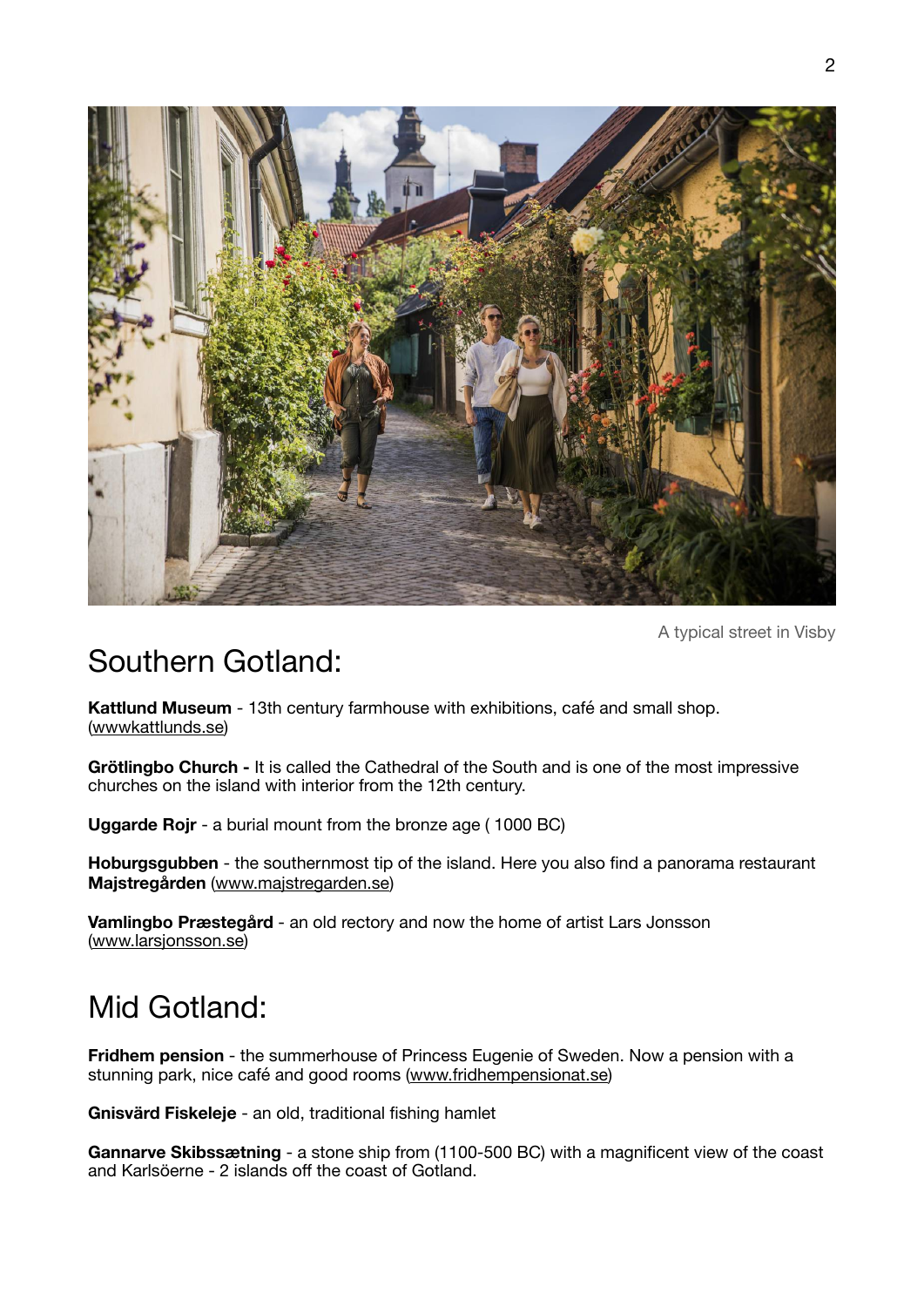**Lojsta Hede** - a national park where the original horse breed, Russ, of Gotland run wild ([www.lojstahedrussen.se\)](http://www.lojstahedrussen.se)

**Ethelhem Krrukmakeri** - a pottery with café and shop - you can also try to create your own pottery here ([www.krukmakeri.com](http://www.krukmakeri.com))

**The town of Ljugarn** - one of the first places on Gotland that attracted tourists. Here you find lovely pension/hotels and restaurants: Smakrike Krog & Logi [\(www.smakrike.se\)](http://www.smakrike.se), Pighuset Tapas & Cava ([www.pighuset.se](http://www.pighuset.se))

**Katthammarsvik Rökeri** - one of the best fish restaurants on Gotland! Try the warm smoked shrimps. ([www.katthammarsviksrokeri.se\)](http://www.katthammarsviksrokeri.se)

**Krakas Krog in Kräklingbo** ([www.krakas.se](http://www.krakas.se)) the only Michelin starred restaurant on Gotland. A small, cosy place with excellent food, good wine and 2 small rooms where you can stay overnight.

**Roma Abbey Ruin** [\(www.romakungsgarden.se](http://www.romakungsgarden.se)) on central Gotland is a must see with the old abbey ruins (established in 1164), the glass work with shop, café and the former estate of the Governor of Gotland from the 18th century.

#### Northern Gotland:

**The Artist Home Brucebo** [\(www.brucebo.se](http://www.brucebo.se)) Once the summerhouse of artist couple Caroline Benedicks-Bruce and Canadian born, William Blair Bruce. Today a beautiful museum, completely intakt and as the couple left it.

**Krusmyntagården** [\(www.krusmynta.se\)](http://www.krusmynta.se) a 10 minutes drive north of Visby. Here you find a beautiful garden, a café with sea view, a small pottery and spice shop plus a lovely restaurant. Great food!

**The Lummelunda Cave** ([www.lummelundagrottan.se](http://www.lummelundagrottan.se)) an exciting cave with stalagmites, stalagtites and interesting fossils. Visit the tourist cave and admire natures own work of art. Next to the cave entrance there is a nice café, a small shop and the 18th century estate belong to the owner of the nearby mill.

**Bro Church** with the runic stone on the church facade and beautiful decorations inside the church from 12th century and onwards.

**Tingstäde Fästning** - an old military compound and fortress active from 1WW to the hight of the Cold War. It is run by volunteers and you can visit in summer time (from July to August) The Blue Lagoon, an old limestone quarry. Today a popular place in the summer where people go swimming. But be aware of the cold water!

**Fårösund Fästning** [\(www.farosundsfastning.com](http://www.farosundsfastning.com)) a beautiful, unique place. This design hotel is a former fortress on the Baltic Coast, just outside the town of Fårösund and 1.2 mi from the ferry terminal to Fårö island. It offers fine dining, free Wi-Fi and private parking. Some of the guest rooms are housed in 19th-century vaults, while others are found in the modern wing.

**Fabrikken Furillen** [\(www.furillen.com\)](http://www.furillen.com) a beautiful design experience in tune with nature. The Hotel & Restaurant are housed in a former building workshop that was once part of the limestone factory which is still left on the dramatic site. Beside the hotel rooms here, Fabrikken Furillen offers two "hermit cabins" for guests seeking complete relaxation in nature. The restaurant serves a tasting menu that changes daily, depending on what is to be found at the vegetable plot at a nearby family farm.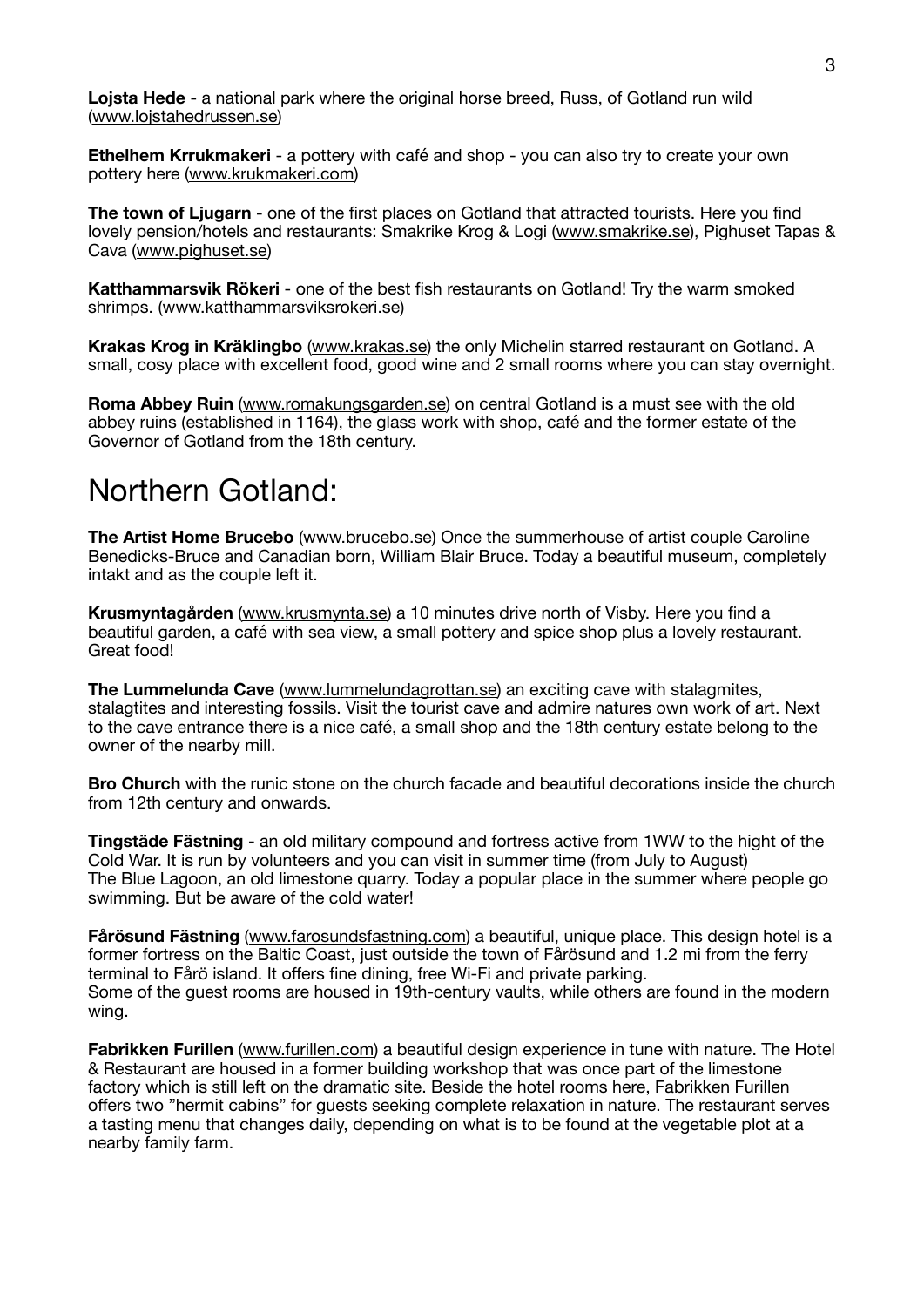

Fabrikken Furillen.

**Prima Gård AB** [\(www.primagard.se](http://www.primagard.se)) Iconic farm and crafts shop. When most of Gotland has gone into early hibernation, Prima gård remains open and offers visitors the best of Gotland charm. A combination of interesting pottery, craft and food in an attractive bohemian setting - like in coffee table books about cool Gotland - welcomes visitors.

**Bungemuseet** [\(https://www.bungemuseet.se/en/](http://www.bungemuseet.se)) An open air museum with original, Gotlandic buildings and houses from 17th century and onwards. Opened in 1917 by a school teacher wanting to preserve the building heritage on the ilmd of Gotland. Guided tours in English.

**Bungenäs Matsal och Kalkladan** [\(www.bungenas.se](http://www.bungenas.se) / [https://www.instagram.com/](https://www.instagram.com/bungenasmatsalboende) [bungenasmatsalboende](https://www.instagram.com/bungenasmatsalboende)) Here you feel as if you are at the end of the world. A serene, relaxed place to enjoy a good meal or even stay a few nights. Summer evenings they arrange out door barbecues.

### Fårö:

**The Bergman Center** [\(www.bergmancenter.se\)](https://www.bergmancenter.se/in-english-2/) a cultural visiting center with focus on the life and artistic achievements of legendary Swedish director and writer Ingmar Bergman. They have several exhibitions that all take you on a journey through Ingmar Bergman's work and life on Fårö.

**Fårö Church -** the only church on the island of Fårö and where Bergman was slayed to rest in 2007.

**Kutens Bensin** - a fun place with old cars, cafe and rock bands playing. The food is simple but tasteful. Kutens Bensin is a place for the genuine petrolhead with old cars, motorcycles and other